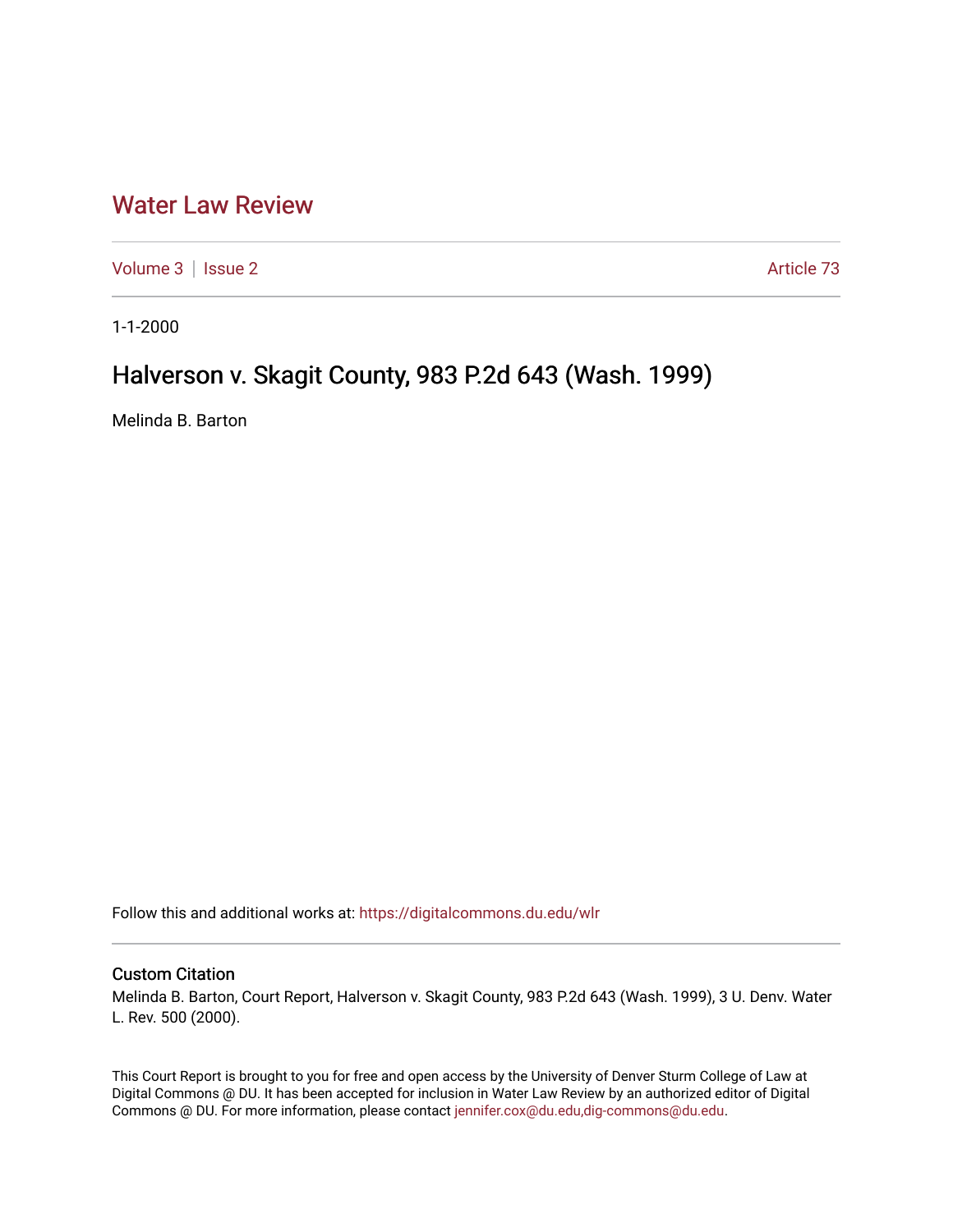inconsistent with the state's historic deference to property rights, the court declined to abandon its common enemy jurisprudence in favor of the reasonable use rule.

The court reversed the summary judgment ruling and remanded to determine whether the third, due care, exception applied allowing the Currenses to bring suit.

*Melody Divine*

Halverson v. Skagit County, **983 P.2d** 643 (Wash. **1999)** (holding that the flood damage to landowner's properties did not support an inverse condemnation claim against Skagit County because it did not actually or proximately cause the levees to come into existence and the common enemy doctrine protected Skagit County from liability).

The Skagit River delta floodplain was located in Skagit County, Washington just before the Skagit River empties into the Skagit Bay on the Puget Sound. The floodplain was approximately eleven miles by nineteen miles and covers about 90,000 acres of property. The Nookachamps area was located upstream from Mt. Vernon, Washington and across the river from Burlington, Washington. This area has historically been subject to flooding. In fact, there are records of numerous severe floods during the 1800s and the Skagit River reached flood stage an average of once every 2.2 years between 1900 and 1991. Beginning in 1863, landowners built dikes to combat the flooding. The legislature passed legislation allowing the creation and organization of public diking districts in 1895. The legislature made these diking districts independent of the government and they have the power of eminent domain, the power to assess taxes, and the power to issue bonds. Sixteen diking districts currently exist and they maintain about fifty-six miles of levees and thirty-nine miles of sea dikes in the delta.

Severe flooding occurred twice in November 1990 and the Halversons and the other property owners in the Nookachamps area (together "Halversons") sued both Skagit County ("County") and the two diking districts they felt were at fault for the flooding. The diking districts were voluntarily dismissed; however, the Halversons pursued the suit against the County. The Halversons alleged that the County acted in concert with the diking districts in the maintenance, improvement, and operation of the diking system, and thus it's actions caused an increase in the amount of flooding on the land. They further allege that this increased flooding constituted an inverse condemnation under the Washington State Constitution. The County also brought a contribution and indemnity claim against the State of Washington ("State").

In the lower court the Halversons argued that the levees flooded their property more severely than it would have been had there been no levees along the river. The County countered that it was not liable for the construction and operation of the levees because the independent diking districts owned them. The County continued stating that if it was